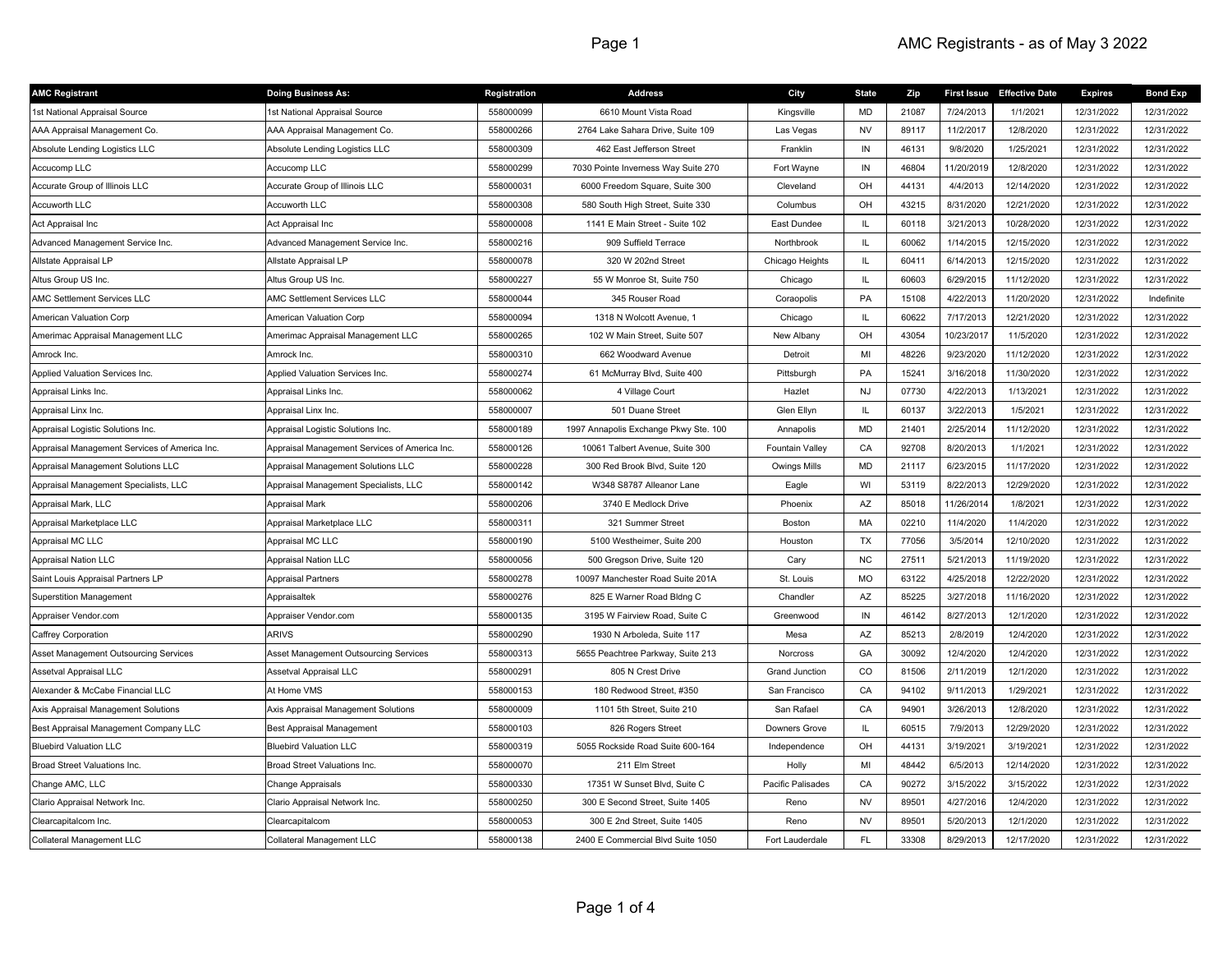| <b>AMC Registrant</b>                                  | <b>Doing Business As:</b>                             | Registration | <b>Address</b>                         | City                     | <b>State</b> | Zip   |            | First Issue Effective Date | <b>Expires</b> | <b>Bond Exp</b> |
|--------------------------------------------------------|-------------------------------------------------------|--------------|----------------------------------------|--------------------------|--------------|-------|------------|----------------------------|----------------|-----------------|
| Colliers International Valuation & Advisory LLC        | Colliers International Valuation & Advisory LLC       | 558000148    | 71 S Wacker Drive Suite 3700           | Chicago                  | IL.          | 60606 | 9/4/2013   | 12/21/2020                 | 12/31/2022     | 12/31/2022      |
| Compass Mortgage, Inc                                  | Compass Mortgage, Inc                                 | 558000121    | 27755 Diehl Road, Suite 100            | Warrenville              | IL.          | 60555 | 8/20/2013  | 12/29/2020                 | 12/31/2022     | 12/31/2022      |
| Computershare Valuation Services LLC                   | Computershare Valuation Services LLC                  | 558000259    | 6200 S Quebec Street Suite 200         | Greenwood Village        | CO           | 80111 | 5/25/2017  | 12/16/2020                 | 12/31/2022     | 12/31/2022      |
| Core Valuation Management Inc.                         | Core Valuation Management Inc.                        | 558000168    | 6 Jenner #250                          | Irvine                   | CA           | 92681 | 10/23/2013 | 11/12/2020                 | 12/31/2022     | 12/31/2022      |
| Corporate Settlement Solutions LLC                     | Corporate Settlement Solutions LLC                    | 558000220    | 440 E Front Street                     | Traverse                 | MI           | 49686 | 3/4/2015   | 12/14/2020                 | 12/31/2022     | 12/31/2022      |
| Crossroad Connect LLC                                  | Crossroad Connect LLC                                 | 558000297    | 2150 James Street #5002                | Coralville               | IA           | 52241 | 11/1/2019  | 1/5/2021                   | 12/31/2022     | 12/31/2022      |
| Crosstown Valuation Services, Ltd.                     | Crosstown Valuation Services, Ltd.                    | 558000175    | 39W535 Newton Square                   | Geneva                   | IL.          | 60134 | 11/14/2013 | 12/1/2020                  | 12/31/2022     | 12/31/2022      |
| Cushman & Wakefield of Illinois, Inc.                  | Cushman & Wakefield of Illinois, Inc.                 | 558000147    | 225 W Wacker Drive Suite 3000          | Chicago                  | IL.          | 60606 | 9/3/2013   | 12/22/2020                 | 12/31/2022     | 12/31/2022      |
| Dartappraisal.com Inc.                                 | Dartappraisal.com Inc.                                | 558000026    | 2600 West Big Beaver, Suite 540        | Troy                     | MI           | 48084 | 4/4/2013   | 11/18/2020                 | 12/31/2022     | 12/31/2022      |
| Dataverify National Property & Valuation Services Inc. | Dataverify National Property & Valuation Services Ind | 558000111    | 3939 W Ridge Road B12                  | Erie                     | PA           | 16506 | 7/23/2013  | 6/25/2021                  | 12/31/2022     | 12/31/2022      |
| Direct Appraisal Management Corp.                      | Direct Appraisal Management Corp.                     | 558000307    | 6N510 Valley Circle                    | St. Charles              | IL.          | 60174 | 8/7/2020   | 12/17/2020                 | 12/31/2022     | 12/31/2022      |
| Dwellworks Residential Services LLC                    | Dwellworks Residential Services LLC                   | 558000073    | 1317 Euclid Avenue 2nd Floor           | Cleveland                | OH           | 44115 | 6/18/2013  | 2/16/2021                  | 12/31/2022     | 12/31/2022      |
| E Street Appraisal Management LLC                      | E Street Appraisal Management LLC                     | 558000065    | 6041 Wallace Road Extension, Suite 210 | Wexford                  | PA           | 15090 | 5/24/2013  | 12/28/2020                 | 12/31/2022     | 12/31/2022      |
| Elite Evaluations LLC                                  | Elite Evaluations LLC                                 | 558000293    | 67 Buck Road, Suite 118                | <b>Huntington Valley</b> | PA           | 19006 | 5/1/2019   | 12/4/2020                  | 12/31/2022     | 12/31/2022      |
| Equity Solutions USA Inc                               | Equity Solutions USA Inc                              | 558000238    | 256 Seaboard Lane, Suite B-104         | Franklin                 | TN           | 37067 | 10/28/201  | 11/30/2020                 | 12/31/2022     | 12/31/2022      |
| Equity Valuation Partners Inc.                         | Equity Valuation Partners Inc.                        | 558000246    | 82 Plantation Point, Suite 213         | Fairhope                 | <b>AL</b>    | 36532 | 11/16/2015 | 1/5/2021                   | 12/31/2022     | 12/31/2022      |
| eValuation Zone Inc                                    | eValuation Zone Inc                                   | 558000128    | 6103 W Montrose Avenue                 | Chicago                  | IL.          | 60634 | 8/22/2013  | 12/17/2020                 | 12/31/2022     | 12/31/2022      |
| Exactus Appraisal Management LLC                       | Exactus Appraisal Management LLC                      | 558000277    | 1001 Boardwalk Springs PI Suite 111    | O'Fallon                 | <b>MO</b>    | 63368 | 3/27/2018  | 11/19/2020                 | 12/31/2022     | 12/31/2022      |
| Fast App Inc.                                          | Fast App Inc.                                         | 558000312    | 5118 13th Avenue                       | Brooklyn                 | <b>NY</b>    | 11219 | 11/17/2020 | 11/17/2020                 | 12/31/2022     | 12/31/2022      |
| Financial Asset Services, Inc.                         | Financial Asset Services, Inc                         | 558000011    | 17752 Mitchell N Suite A               | Irvine                   | CA           | 92614 | 4/3/2013   | 12/10/2020                 | 12/31/2022     | 12/31/2022      |
| Financial Dimensions Inc                               | Financial Dimensions Inc                              | 558000185    | 7025 Clairton Road                     | West Mifflin             | PA           | 15122 | 1/28/2014  | 12/1/2020                  | 12/31/2022     | 12/31/2022      |
| First American Mortgage Solutions LLC                  | First American Mortgage Solutions LLC                 | 558000051    | 4 First American Way 4th Floor         | Santa Ana                | CA           | 92707 | 5/9/2013   | 11/16/2020                 | 12/31/2022     | 12/31/2022      |
| First American Staff Appraisals LLC                    | First American Staff Appraisals LLC                   | 558000288    | 222 E Canada Road, Suite 175           | St. Paul                 | MN           | 55117 | 1/29/2019  | 11/30/2020                 | 12/31/2022     | 12/31/2022      |
| First Look Appraisals                                  | First Look Appraisals                                 | 558000017    | 1415 N Dayton Street, Suite 3RN        | Chicago                  | IL.          | 60642 | 4/23/2013  | 1/15/2021                  | 12/31/2022     | 12/31/2022      |
| Frisco Lender Services LLC                             | Frisco Lender Services LLC                            | 558000049    | 5505 Coventry Lane                     | Fort Wayne               | $\sf IN$     | 46804 | 4/23/2013  | 11/30/2020                 | 12/31/2022     | 12/31/2022      |
| Get Connexions, Inc.                                   | Get Connexions, Inc.                                  | 558000202    | 6015 Chester Circle Suite 111          | Jacksonville             | FL.          | 32217 | 8/26/2014  | 1/13/2021                  | 12/31/2022     | 12/31/2022      |
| Heartland Valuation Service LLC                        | Heartland Valuation Service LLC                       | 558000191    | 2139 Tapo Street, Suite 221            | Simi Valley              | CA           | 93063 | 4/2/2014   | 12/7/2020                  | 12/31/2022     | 12/31/2022      |
| Henry LePore                                           | Henry LePore                                          | 558000231    | 907 Karen Lane                         | New Lenox                | IL.          | 60451 | 7/21/2015  | 11/30/2020                 | 12/31/2022     | 12/31/2022      |
| Heritage AMC LLC                                       | Heritage Valuation Services LLC                       | 558000257    | 6373 N Jean Nicolet Road, Suite 201    | Milwaukee                | WI           | 53217 | 2/9/2017   | 11/30/2020                 | 12/31/2022     | 12/31/2022      |
| Home Base Appraisal Management LLC                     | Home Base Appraisal Management LLC                    | 558000226    | 867 East 9400 South                    | Sandy                    | UT           | 84094 | 6/25/2016  | 12/8/2020                  | 12/31/2022     | 12/31/2022      |
| Home Value Real Estate LLC                             | Home Value Real Estate LLC                            | 558000123    | 11332 86th Avenue N                    | Maple Grove              | <b>MN</b>    | 55369 | 8/20/2013  | 11/17/2020                 | 12/31/2022     | 12/31/2022      |
| HVCC Appraisal Ordering, Inc.                          | HVCC Appraisal Ordering, Inc.                         | 558000318    | 23591 El Toro Road #190                | Lake Forest              | CA           | 92630 | 3/16/2021  | 3/16/2021                  | 12/31/2022     | 12/31/2022      |
| Incenter Appraisal Management, LLC                     | Incenter Appraisal Management, LLC                    | 558000295    | 129 W Trade Street 9th Floor           | Charlotte                | <b>NC</b>    | 28202 | 6/13/2019  | 12/7/2020                  | 12/31/2022     | 12/31/2022      |
| International Valuation Group LLC                      | nternational Valuation Group LLC                      | 558000069    | 600 West Broadway, Suite 3130          | San Diego                | CA           | 92101 | 5/31/2013  | 12/21/2020                 | 12/31/2022     | 12/31/2022      |
| JLL Valuation & Advisory Services LLC                  | JLL Valuation & Advisory Services LLC                 | 558000252    | 200 E Randolph Drive                   | Chicago                  | IL.          | 60601 | 10/25/2016 | 12/4/2020                  | 12/31/2022     | 12/31/2022      |
| K & M Title LLC                                        | K & M Appraisal Management                            | 558000140    | 11300 75th Street, Suite 106           | Kenosha                  | WI           | 53142 | 8/29/2013  | 1/8/2021                   | 12/31/2022     | 12/31/2022      |
| Kairos Appraisal Services LLC                          | Kairos Appraisal Services LLC                         | 558000305    | 4210 198th Street SW Suite 206         | Lynwood                  | <b>WA</b>    | 98036 | 5/20/2020  | 1/14/2021                  | 12/31/2022     | 12/31/2022      |
| Karis Management Group LLC                             | Karis Management Group LLC                            | 558000304    | 2225 Freedom Drive Suite 3             | Charlotte                | <b>NC</b>    | 28208 | 4/21/2020  | 10/22/2020                 | 12/31/2022     | 12/31/2022      |
| Corelogic Valuation Solutions, Inc.                    | andsafe Appraisal Services Inc                        | 558000237    | 3001 Hackberry Road                    | Irving                   | TX           | 75063 | 11/3/2015  | 11/2/2020                  | 12/31/2022     | 12/31/2022      |
| Lenders Allies LLC                                     | enders Allies LLC                                     | 558000181    | 3030 N Rocky Point Drive West #150     | Tampa                    | FL.          | 33607 | 11/27/2013 | 1/5/2021                   | 12/31/2022     | 12/31/2022      |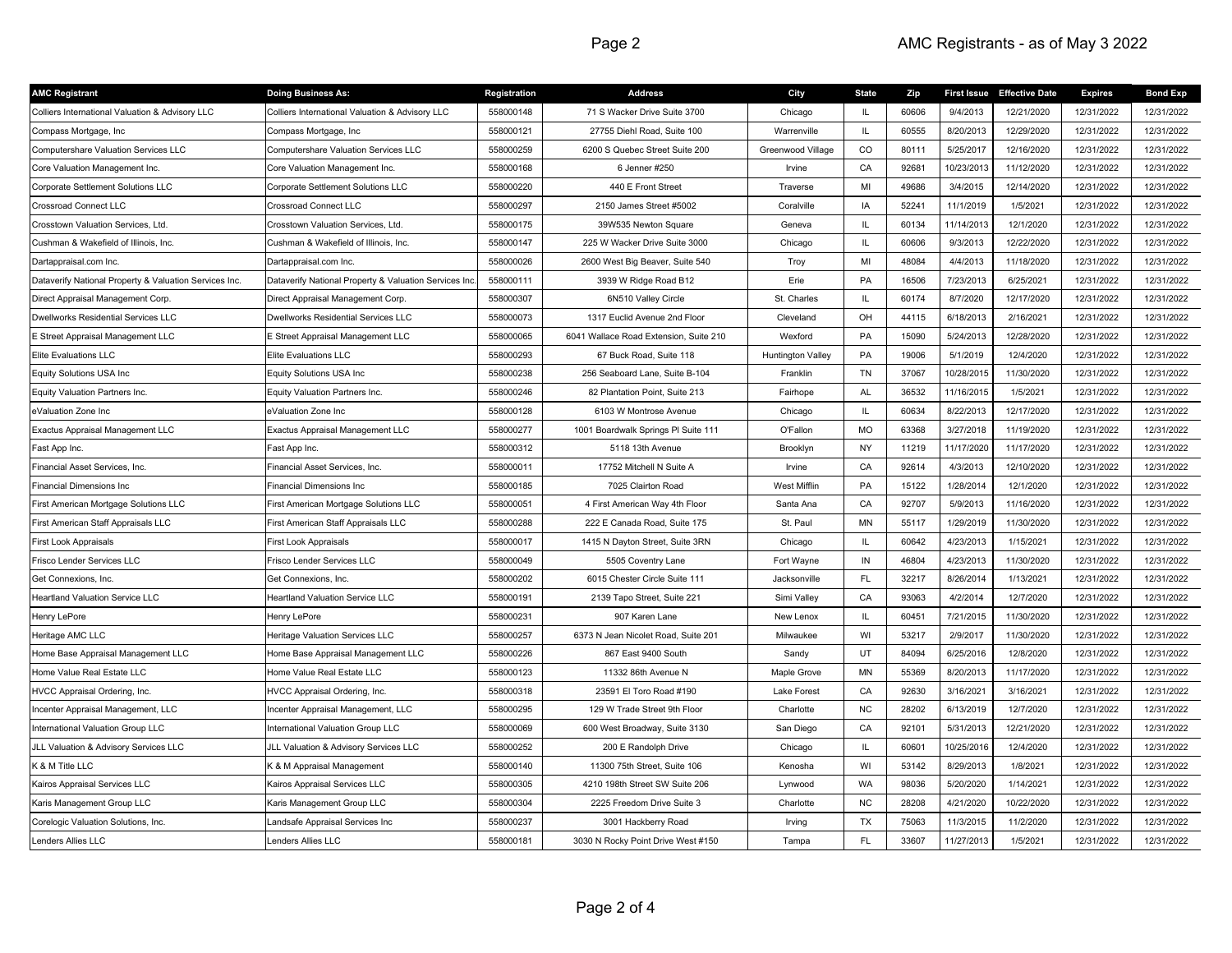| <b>AMC Registrant</b>                           | <b>Doing Business As:</b>                       | Registration | <b>Address</b>                        | City                     | <b>State</b> | Zip   |            | First Issue Effective Date | <b>Expires</b> | <b>Bond Exp</b> |
|-------------------------------------------------|-------------------------------------------------|--------------|---------------------------------------|--------------------------|--------------|-------|------------|----------------------------|----------------|-----------------|
| Lendervend LLC                                  | endervend LLC                                   | 558000028    | 851 Traeger Avenue, Suite 100         | San Bruno                | CA           | 94066 | 4/15/2013  | 12/21/2020                 | 12/31/2022     | 12/31/2022      |
| Lookingglass, CC, LLC                           | ookingglass, CC, LLC                            | 558000075    | 100 N Miller Road                     | Fairlawn                 | OH           | 44333 | 6/18/2013  | 12/7/2020                  | 12/31/2022     | 12/31/2022      |
| <b>LRES Corporation</b>                         | <b>RES Corporation</b>                          | 558000038    | 765 The City Drive South, Suite 300   | Orange                   | CA           | 92868 | 4/22/2013  | 12/15/2020                 | 12/31/2022     | 12/31/2022      |
| Market Valuation Services LLC                   | Market Valuation Services LLC                   | 558000179    | 380 Dahlonega Street, Suite 205       | Cumming                  | GA           | 30040 | 11/26/2013 | 1/5/2021                   | 12/31/2022     | 12/31/2022      |
| <b>MGW Appraisal Services Inc</b>               | <b>MGW Appraisal Services Inc</b>               | 558000113    | 2020 Aberdeen Court                   | Sycamore                 | IL.          | 60178 | 7/23/2013  | 1/4/2021                   | 12/31/2022     | 12/31/2022      |
| Mortgage Information Services Inc               | Mortgage Information Services Inc               | 558000042    | 4877 Galaxy Parkway, Suite I          | Cleveland                | OH           | 44128 | 4/22/2013  | 1/1/2021                   | 12/31/2022     | 12/31/2022      |
| Mortgage Management Consulting Inc.             | Mortgage Management Consulting Inc.             | 558000158    | 194 Wood Avenue South, 9th FI Suite 1 | Iselin                   | <b>NJ</b>    | 08830 | 9/23/2013  | 1/1/2021                   | 12/31/2022     | 12/31/2022      |
| MountainSeed Appraisal Management LLC           | MountainSeed Appraisal Management LLC           | 558000010    | 300 Galleria Parkway - Suite 900      | Atlanta                  | GA           | 30339 | 3/26/2013  | 11/12/2020                 | 12/31/2022     | 12/31/2022      |
| <b>MTS Group LLC</b>                            | <b>MTS Solutions Group</b>                      | 558000325    | 12 Sheila Court                       | Pittsburgh               | PA           | 15227 | 5/18/2021  | 3/2/2021                   | 12/31/2022     | 12/31/2022      |
| Mueller Services Inc.                           | Mueller Reports                                 | 558000271    | 63 Main Street                        | Tonawanda                | <b>NY</b>    | 14150 | 3/1/2018   | 11/4/2020                  | 12/31/2022     | 12/31/2022      |
| MyAMC LLC                                       | MyAMC LLC                                       | 558000183    | 14881 Quorum Drive Suite 400          | Dallas                   | <b>TX</b>    | 75254 | 12/26/2013 | 1/1/2021                   | 12/31/2022     | 12/31/2022      |
| Nadlan Valuation, Inc.                          | Nadlan Valuation, Inc.                          | 558000275    | 6014 11th Avenue Suite 306            | Brooklyn                 | <b>NY</b>    | 11219 | 3/21/2018  | 12/30/2020                 | 12/31/2022     | 12/31/2022      |
| NationalLink Valuations LLC                     | NationalLink Valuations LLC                     | 558000085    | 1000 Commerce Dr Suite 300            | Pittsburgh               | PA           | 15275 | 7/2/2013   | 1/1/2021                   | 12/31/2022     | 12/31/2022      |
| Nations Valuation Services Inc                  | Nations Valuation Services Inc                  | 558000023    | 3700 Corporate Drive, Suite 100       | Columbus                 | OH           | 43231 | 4/30/2013  | 1/1/2021                   | 12/31/2022     | 12/31/2022      |
| Nationwide Appraisal Network LLC                | Nationwide Appraisal Network LLC                | 558000102    | 250 Pine Avenue North, Suite A        | Oldsmar                  | <b>FL</b>    | 34677 | 7/25/2013  | 1/1/2021                   | 12/31/2022     | 12/31/2022      |
| Nationwide Property and Appraisal Services, LLC | Nationwide Property and Appraisal Services, LLC | 558000333    | 1103 Laurel Oak Road, Suite 160       | Voorhees                 | <b>NJ</b>    | 08043 | 5/3/2022   | 5/3/2022                   | 12/31/2022     | 12/31/2022      |
| Niemi Appraisal Placement Inc                   | Niemi Appraisal Placement Inc                   | 558000018    | N249 Whitetail Ridge                  | Appleton                 | WI           | 54915 | 4/26/2013  | 1/1/2021                   | 12/31/2022     | 12/31/2022      |
| Norman Hubbard & Associates Inc.                | Norman Hubbard & Associates Inc.                | 558000164    | 690 N Broadway Suite 102              | <b>White Plains</b>      | <b>NY</b>    | 10603 | 10/16/2013 | 1/1/2021                   | 12/31/2022     | 12/31/2022      |
| Novo Appraisal Management Corporation           | Novo Appraisal Management Corporation           | 558000127    | 235 Peachtree St NE Suite 1930        | Atlanta                  | GA           | 30303 | 8/15/2013  | 1/1/2021                   | 12/31/2022     | 12/31/2022      |
| Old Republic Diversified Services               | Old Republic Diversified Services               | 558000186    | 530 S Main Street, Suite 1061         | Akron                    | OH           | 44311 | 3/21/2013  | 1/1/2021                   | 12/31/2022     | 12/31/2022      |
| Apex Appraisal Service, Inc.                    | Opteon AMC LLC                                  | 558000316    | 1641 E Osborn Road, Suite 1           | Phoenix                  | AZ           | 85016 | 1/15/2021  | 1/15/2021                  | 12/31/2022     | 12/31/2022      |
| Murcor Inc.                                     | <b>PCV Murcor</b>                               | 558000059    | 740 Corporate Center Drive            | Pomina                   | CA           | 91768 | 5/21/2013  | 1/1/2021                   | 12/31/2022     | 12/31/2022      |
| Pendo Management LLC                            | Pendo Management LLC                            | 558000016    | 2732 SW Arthur Drive                  | Lees Summit              | MO           | 64082 | 4/15/2013  | 1/1/2021                   | 12/31/2022     | Indefinite      |
| Precision AMC Inc.                              | Precision AMC Inc.                              | 558000233    | 400 Skokie Blvd #200                  | Northbrook               | IL.          | 60062 | 7/24/2015  | 11/12/2020                 | 12/31/2022     | 12/31/2022      |
| Property InterLink LLC                          | Property InterLink LLC                          | 558000219    | 14701 St Mary's Lane Suite 150        | Houston                  | <b>TX</b>    | 77079 | 3/12/2015  | 1/1/2021                   | 12/31/2022     | 12/31/2022      |
| PropertyRate LLC                                | PropertyRate LLC                                | 558000328    | 1855 W Katella Avenue, Suite 100      | Orange                   | CA           | 92867 | 8/17/2021  | 8/17/2021                  | 12/31/2022     | 12/31/2022      |
| Radian Valuation Services LLC                   | Radian Valuation Services LLC                   | 558000287    | 1000 GSK Boulevard, Suite 210         | Coraopolis               | PA           | 15108 | 1/2/2019   | 4/8/2021                   | 12/31/2022     | 12/31/2022      |
| Rapid Appraisal Management System               | Rapid Appraisal Management System               | 558000223    | 2033 San Elivo Avenue #138            | Cardiff By The Sea       | CA           | 92007 | 4/2/2015   | 1/1/2021                   | 12/31/2022     | 12/31/2022      |
| RBH Appraisal Management LLC                    | RBH Appraisal Management LLC                    | 558000282    | 5777 Sienna Parkway #300              | Missouri City            | TX           | 77459 | 6/19/2018  | 11/18/2020                 | 12/31/2022     | 12/31/2022      |
| Real Estate Underwriting Services, Inc.         | Real Estate Underwriting Services, Inc.         | 558000248    | 8626 Jackson Park Blvd                | Wauwatosa                | WI           | 53226 | 12/8/2015  | 1/5/2021                   | 12/31/2022     | 12/31/2022      |
| RRR Appraisal Services Management Inc.          | RRR Appraisal Services Management Inc.          | 558000281    | 3217 S Decker Lake Drive              | Salt Lake City           | UT           | 84119 | 5/29/2018  | 11/30/2020                 | 12/31/2022     | 12/31/2022      |
| RRR Appraisal Services, Inc.                    | RRR Appraisal Services, Inc.                    | 558000327    | 3217 S Decker Lake Drive              | Salt Lake City           | UT           | 84119 | 8/3/2021   | 8/3/2021                   | 12/31/2022     | 12/31/2022      |
| RVP AMC Inc.                                    | RVP AMC Inc.                                    | 558000112    | 384 Wildberry Lane                    | Bartlett                 | IL.          | 60103 | 7/18/2013  | 1/1/2021                   | 12/31/2022     | 12/31/2022      |
| SAMCO Appraisal Management Company              | SAMCO Appraisal Management Company              | 558000086    | 243 Fort Jefferson Avenue             | Greenville               | OH           | 45331 | 7/2/2013   | 1/1/2021                   | 12/31/2022     | 12/31/2022      |
| SCS Midwest, Inc.                               | SCS Midwest, Inc.                               | 558000083    | 126 E Wing Street 253                 | <b>Arlington Heights</b> | IL.          | 60004 | 6/19/2013  | 1/1/2021                   | 12/31/2022     | 12/31/2022      |
| Service 1st. LLC                                | Service 1st. LLC                                | 558000262    | 1000 Cliff Mine Road, Suite 300       | Pittsburgh               | PA           | 15275 | 7/24/2017  | 12/21/2020                 | 12/31/2022     | 12/31/2022      |
| ServiceLink Valuation Solutions LLC             | ServiceLink Valuation Solutions LLC             | 558000013    | 1400 Cherrington Parkway              | Moon Township            | PA           | 15108 | 4/3/2013   | 1/1/2021                   | 12/31/2022     | 12/31/2022      |
| SettlementOne LLC                               | SettlementOne LLC                               | 558000273    | 7999 Knue Road Suite 180              | Indianapolis             | IN           | 46250 | 3/8/2018   | 11/12/2020                 | 12/31/2022     | 12/31/2022      |
| SingleSource Property Solutions LLC             | SingleSource Property Solutions LLC             | 558000240    | 333 Technology Drive                  | Canonsburg               | PA           | 15317 | 12/3/2015  | 11/25/2020                 | 12/31/2022     | 12/31/2022      |
| SitusAMC Real Estate Valuation Services, LLC    | SitusAMC Real Estate Valuation Services, LLC    | 558000210    | 1075 Jordan Creek Pkwy Suite 240      | <b>West Des Moines</b>   | IA           | 50266 | 11/19/201  | 1/27/2021                  | 12/31/2022     | 12/31/2022      |